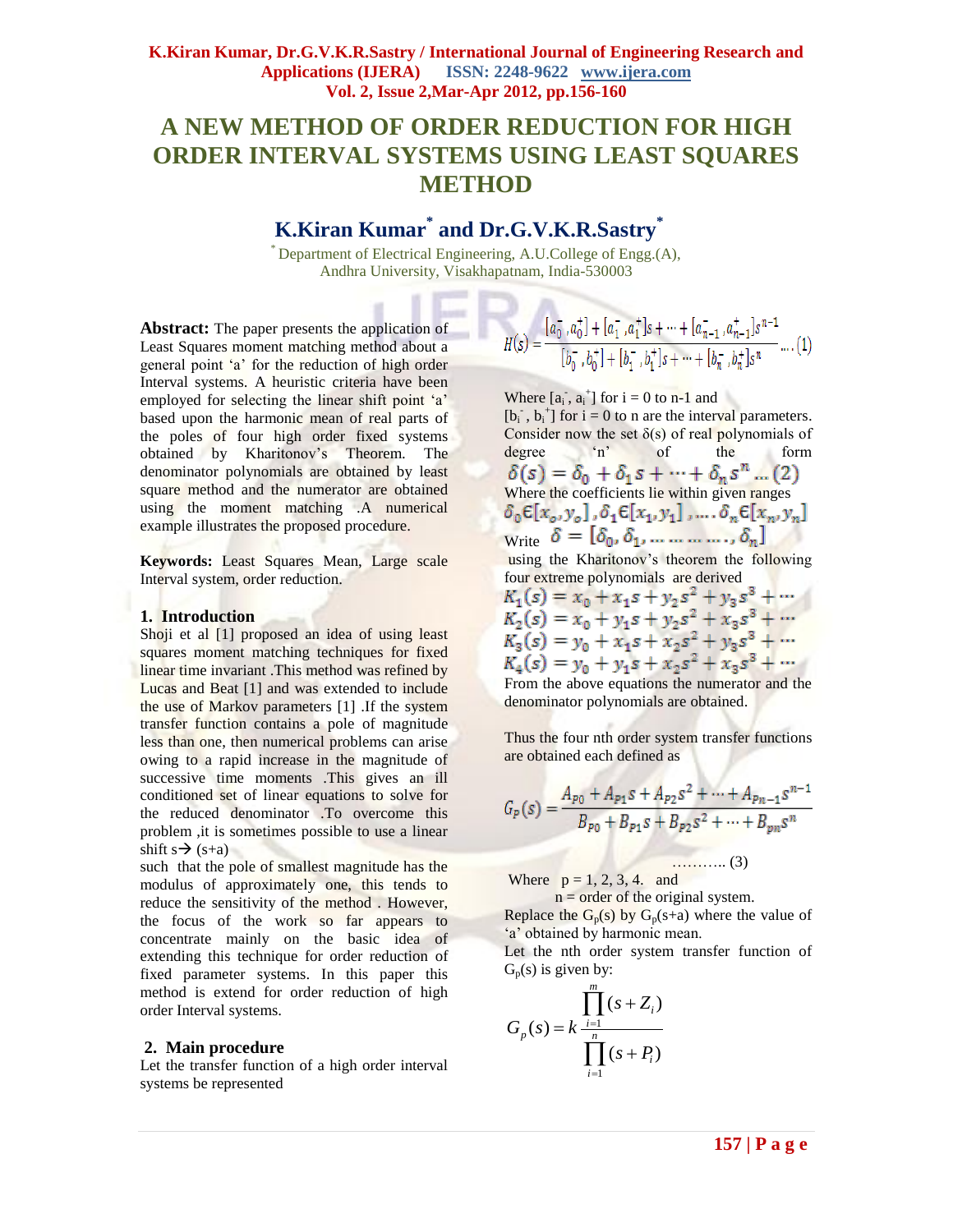## **K.Kiran Kumar, Dr.G.V.K.R.Sastry / International Journal of Engineering Research and Applications (IJERA) ISSN: 2248-9622 www.ijera.com Vol. 2, Issue 2,Mar-Apr 2012, pp.156-160**

Where,  $P_i$  and  $Z_i$  are the poles and zeros of the system, respectively. For this system, 'a' is given by the

Harmonic mean (H.M) of  $|P_i|$ , as:

$$
\frac{1}{a} = \sum_{i=1}^{n} \left[ \frac{1}{|P_i|} \right] / n
$$

The above equation gives value for the linear shift point 'a'. If  $G_p(s+a)$  is expanded about s=0, then the time moment proportionals,  $c_i$  are obtained by:

$$
G_p(s+a) = \sum_{i=0}^{\infty} c_i s^i \quad \dots \dots (4)
$$

Similarly, if  $G_p(s+a)$  is expanded about  $s = \infty$ , then the Markov parameters  $m_j$  are obtained by:

$$
G_p(s+a) = \sum_{j=1}^{\infty} m_j s^{-j} \qquad \qquad (5)
$$

The four reduced  $r^{th}$  order models obtained as

$$
R_p(s) = \frac{d_{p0} + d_{p1}s + d_{p2}s^2 + \dots + d_{pr-1}s^{r-1}}{e_{p0} + e_{p1}s + e_{p2}s^2 + \dots + e_{pr}s^r}
$$
  
........(6)

Which retains 't' Time moments and 'm' Markov parameters, the coefficients  $e_{pk}$ ,  $d_{pk}$  in (6) are derived from following set of equations

$$
d_{p0} = e_{p0} c_0
$$
  
\n
$$
d_{p1} = e_{p1} c_0 + e_{p0} c_1
$$
  
\n
$$
\vdots
$$
  
\n
$$
d_{pr-1} = e_{pr-1} c_0 + \dots + e_{p0} c_{r-1}
$$
  
\n
$$
-c_0 = e_{pr} c_0 + \dots + e_{p0} c_r
$$
  
\n
$$
-c_1 = e_{pr-1} c_1 + \dots + e_{p0} c_{r+1}
$$
  
\n
$$
\vdots
$$
  
\n
$$
-c_t = e_{pr-1} c_t + \dots + e_{p0} c_{r+1}
$$
  
\n
$$
d_{pr-1} = m_1
$$
  
\n
$$
d_{pr-2} = m_1 e_{pr-1} + m_2
$$
  
\n
$$
\vdots
$$
  
\n
$$
d_{pr} = m_1 e_{pr+1} + m_2 e_{pr+2} + \dots + m_{r+1}
$$
  
\n(8)

Where the  $c_j$  and  $m_k$  are the Time moment proportional and Markov parameters of the

system, such that  $j=(0,1,....t-1)$  and  $k=(1,2,...).$  respectively. The denominator coefficients of the reduced model are obtained by substituting (8) in (7) and are given by the solution set.

| $\mathbf{c_{t+1}} = \mathbf{c_{t+2}} \quad \mathbf{c_{t+3}} \quad \cdots \quad \cdots \qquad \cdots$ |  |  |                                                                                                                                                                                                                                                                                                                                                                                                                                              |
|------------------------------------------------------------------------------------------------------|--|--|----------------------------------------------------------------------------------------------------------------------------------------------------------------------------------------------------------------------------------------------------------------------------------------------------------------------------------------------------------------------------------------------------------------------------------------------|
| $\mathbf{c_{t+2}} = \mathbf{c_{t+3}} = \cdots = \cdots = \cdots = \cdots$                            |  |  |                                                                                                                                                                                                                                                                                                                                                                                                                                              |
|                                                                                                      |  |  |                                                                                                                                                                                                                                                                                                                                                                                                                                              |
|                                                                                                      |  |  | $\begin{array}{ccccccccc} c_{t-1} & c_{t-2} & c_{t-3} & \cdots & \cdots & & \cdots & & & c_{t-r} \\ c_{t-2} & c_{t-3} & \cdots & \cdots & \cdots & & \cdots & & & c_{t-r-1} \\ \vdots & \vdots & \vdots & \vdots & \vdots & \vdots & & \vdots & & \vdots \\ c_{r-1} & c_{r-2} & \cdots & \cdots & \cdots & & c_1 & & c_0 \\ c_{r-2} & c_{r-3} & \cdots & \cdots & \cdots & & c_0 & & -m_1 \\ \vdots & \vdots & \vdots & \vdots & \vdots & \$ |
|                                                                                                      |  |  |                                                                                                                                                                                                                                                                                                                                                                                                                                              |
|                                                                                                      |  |  |                                                                                                                                                                                                                                                                                                                                                                                                                                              |
|                                                                                                      |  |  |                                                                                                                                                                                                                                                                                                                                                                                                                                              |
|                                                                                                      |  |  | $-m_{m-r}$ $-m_{m-2}$ $-m_{m-1}$                                                                                                                                                                                                                                                                                                                                                                                                             |

The  $k<sup>th</sup>$  order reduced interval model  $R_k(s)$  is constructed using  $R_1(s), \dots, R_4(s)$  such that:

$$
\begin{bmatrix} dp_j^-, dp_j^+ \end{bmatrix} = [\text{Min}(dpj), \text{Max}(dpj)] \text{ and}
$$

$$
\begin{bmatrix} e_{p_j^-, e_{p_j^+}} \end{bmatrix} = [\text{Min}(epj), \text{Max}(epj)] \quad ...(3.100b)
$$

$$
\begin{bmatrix} e_{p0} \\ e_{p1} \\ e_{p2} \\ \vdots \\ e_{p-2} \\ \vdots \\ e_{p-1} \end{bmatrix} = \begin{bmatrix} e_{t-r-1} \\ e_{t-r-2} \\ \vdots \\ e_{t-r-2} \\ \vdots \\ -m_1 \\ \vdots \\ -m_m \end{bmatrix}
$$

or, the above equation can be represented as H e  $=$  m in matrix vector form and  $'e'$  can be calculated from,

$$
e = \left(H^T H\right)^{-1} H^T m \qquad \qquad \dots \quad (10)
$$

 are the coefficients of the reduced model denominator. If this estimate still does not yield a stable reduced denominator then H and m in (10) are extended by another row, which corresponds to using the next markov parameter from the full system in least squares match. Once the reduced denominator obtained, formed by 'e', apply the inverse shift  $s\rightarrow(s-a)$  to this reduced denominator. Later calculate the reduced numerator as before by matching proper number of time moments of  $G_p(s+a)$  to that of reduced model.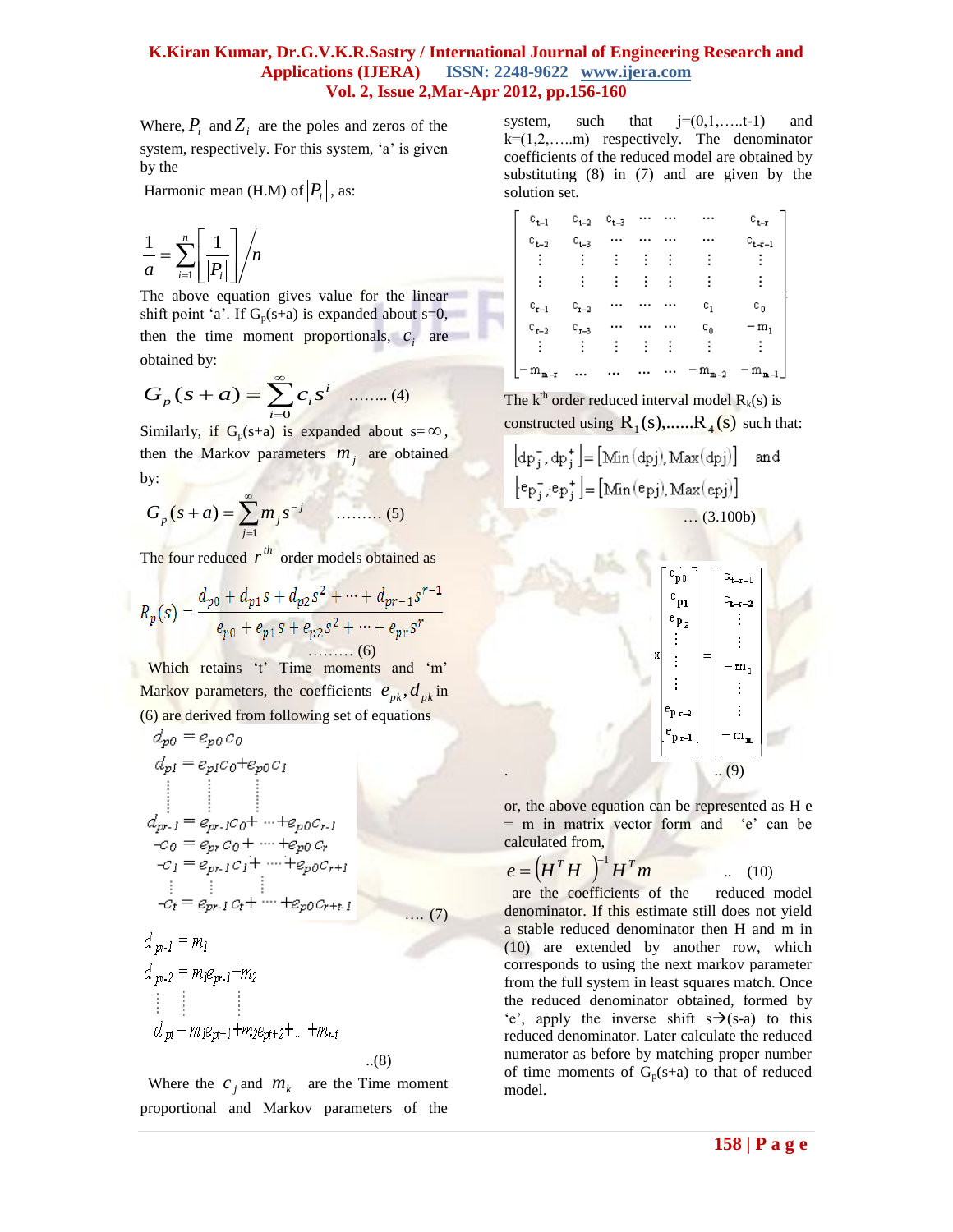## **K.Kiran Kumar, Dr.G.V.K.R.Sastry / International Journal of Engineering Research and Applications (IJERA) ISSN: 2248-9622 www.ijera.com Vol. 2, Issue 2,Mar-Apr 2012, pp.156-160**

Js+[6000 6001]

### **3. Illustrative Example**

**Example:** Consider the  $6<sup>th</sup>$  order interval system given by its transfer function:

$$
G(s) = \frac{\left[2 \ 3\right] s^5 + \left[70 \ 71\right] s^4 + \left[762 \ 763\right] s^3 + \left[3610 \ 3611\right] s^2 + \left[7700 \ 7701\right] s + \left[6000 \ 6001\right]}{\left[1 \ 2\right] s^6 + \left[41 \ 42\right] s^5 + \left[571 \ 572\right] s^4 + \left[3491 \ 3492\right] s^3 + \left[10060 \ 10061\right] s^2 + \left[13100 \ 13101\right] s + \left[6000 \ 6001\right]}
$$

The four transfer functions obtained using the Kharitonov"s theorem

$$
G_1(s) = \frac{2s^5 + 70s^4 + 763s^3 + 3611s^2 + 7700s + 6000}{2s^6 + 41s^5 + 571s^4 + 3492s^3 + 10061s^2 + 13100s + 6000}
$$
  
\n
$$
G_2(s) = \frac{3s^5 + 70s^4 + 762s^3 + 3611s^2 + 7701s + 6000}{2s^6 + 42s^5 + 571s^4 + 3491s^3 + 10061s^2 + 13101s + 6000}
$$
  
\n
$$
G_3(s) = \frac{2s^5 + 71s^4 + 763s^3 + 3610s^2 + 7700s + 6001}{s^6 + 41s^5 + 572s^4 + 3492s^3 + 10060s^2 + 13100s + 6001}
$$
  
\n
$$
G_4(s) = \frac{3s^5 + 71s^4 + 762s^3 + 3610s^2 + 7701s + 6001}{s^6 + 42s^5 + 572s^4 + 3491s^3 + 10060s^2 + 13101s + 6001}
$$

The reduced models obtained using four time moments

$$
R_1(s) = \frac{4.507090 + 2.092549s}{4.507090 + 6.148930s + s^2}
$$
 H.M = 2.36654

$$
R_2(s) = \frac{7.694403 + 2.050627s}{7.694403 + 8.975589s + s^2}
$$
 H.M=2.401803

$$
R_3(s) = \frac{10.422039 + 2.048517s}{10.422039 + 11.426788s + s^2}
$$
H.M=2.7283  

$$
R_3(s) = \frac{21.027405 + 1.050062s}{1.027405 + 1.050062s}
$$
H-M=2.72918

$$
R_4(s) = \frac{1}{21.027405 + 20.780373s + s^2}
$$
 H.M=2.72918

Thus the transfer function of the reduced interval model obtained as

$$
= \frac{[4.507090, 21.027405] + [1.858862, 2.092549]s}{[4.507000, 21.027405] + [4.42000, 21.020254] + [4.40000, 21.020254] + [4.40000, 21.020254] + [4.40000, 21.020254] + [4.40000, 21.020254] + [4.40000, 21.020254] + [4.40000, 21.020254] + [4.40000, 21.020254] + [4.40000, 21.020254] + [4.40000, 21.020254] + [4.40000, 21.020254] + [4.40000, 21.020254] + [4.40000, 21.020254] + [4.40000, 21.020254] + [4.40000, 21.020254] + [4.40000, 21.020254] + [4.40000, 21.020254] + [4.40000, 21.020254] + [4.40000, 21.020254] + [4.40000, 21.020254] + [4.40000, 21.020254] + [4.40000, 21.020254] + [4.40000, 21.020254] + [4.40000, 21.020254] + [4.40000, 21.020254] + [4.40000, 21.020254] + [4.40000, 21.020254] + [4.40000, 21.020254] + [4.40000, 21.020254] + [4.40000, 21.020254] + [4.40000, 21.020254] + [4.40000, 21.020254] + [4.40000, 21.0202
$$

 $R(s)$ 

 $[4.507090, 21.027405] + [6.148930, 20.780373]s + [1,1]s<sup>2</sup>$ The step responses of the reduced model are compared with the original interval system for lower bound and upper bound in Fig.1 and Fig.2.respectively.







## **Conclusions:**

A new method is suggested for the order reduction of high order Interval system based on Least Square moment matching method. The proposed criterion leads to good and stable reduced models for linear time invariant interval systems.

#### **References:**

- [1] T.N. Lucas and A.R.Munro,
	- "Model reduction by generalized least squares method", Electron.Lett., 1991, vol 27, No. 15, pp1383-1384
- [2] Bandyopadhyay,B., Ismail, O.,Gorez, R., "Routh Pade Approximation for Interval systems",IEEE Transactions on Automatic Control.,vol 39, no12,pp2454-2456, Dec 1994.
- [3] Bandyopadhyay,B., Ismail, O., Avinash Upadhye., "  $\gamma - \delta$  Routh Aproximation for Interval Systems", IEEE Transactions on Automatic Control.,vol 42, no08,Aug 1997.